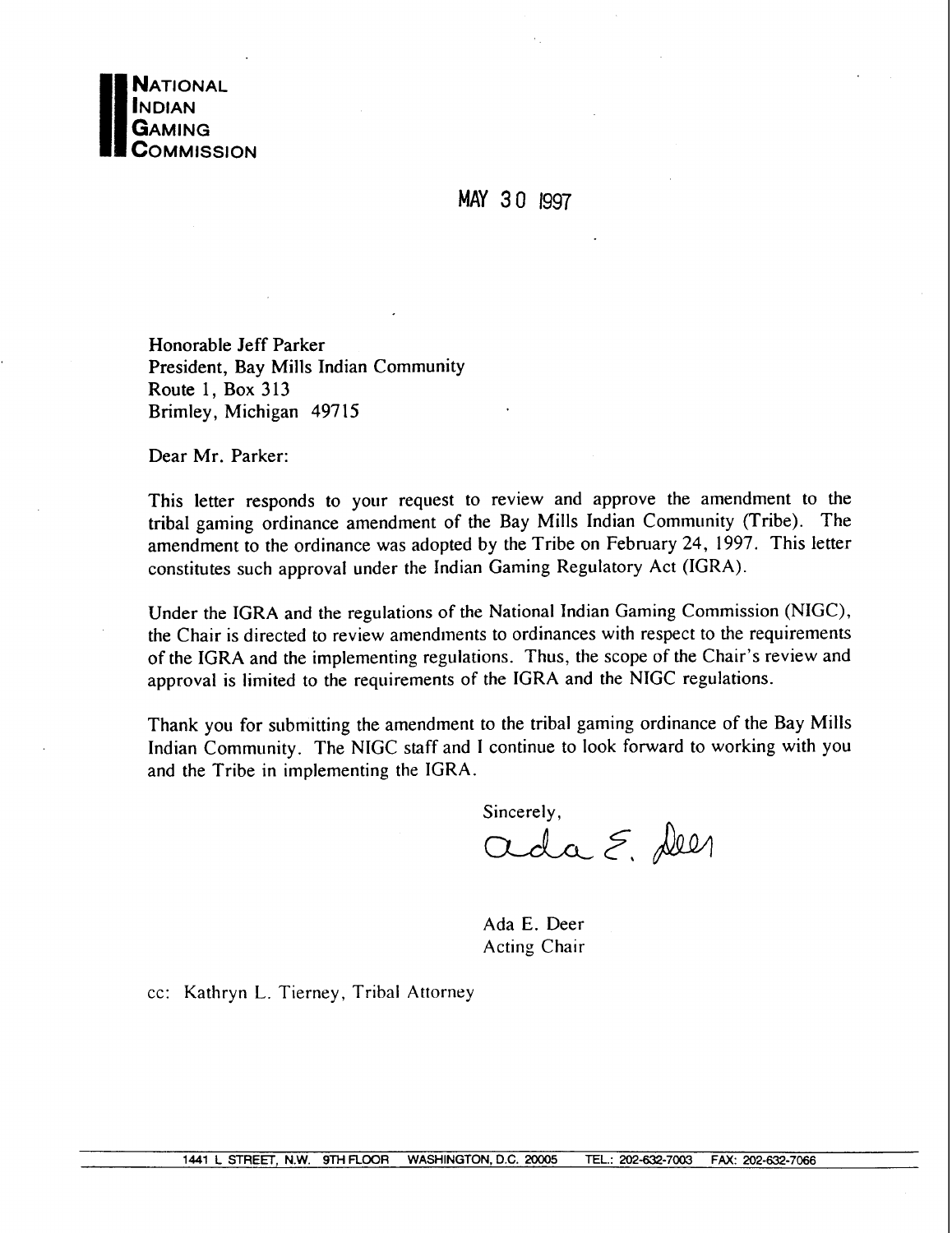MAR  $\frac{3}{\sqrt{2}}$ 

### **BAY MILLS INDIAN COMMUNITY**

# *GAMING COMMISSION RULES*

# **RULE 2: KEY EMPL 0 YEE/ PRIMARY MANA GEMENT OFFICIAL BA CKGROUND IN VESTIGA TIONS**

(a) **Criminal History Checks.** The Bay Mills Indian Community Tribal Law Enforcement Department shall take fingerprints of all persons seeking employment from an Operator as a key employee (as such is defined in Sec. 2.30 of the Tribe's Gaming Ordinance) and any person who desires to serve as a primary management official (defined in Sec. 2.40 of the Ordinance). The fingerprints shall be immediately transmitted to the National Indian Gaming Commission (NIGC) for the purpose of obtaining the<br>person's criminal history record information (CHRI).<br>Dissemination of information-resulting-from-the-CHRI-shall be subject to the Memorandum of Understanding with NIGC and the Bay Mills Indian Community.

(b) **Criminal History Prohibiting License Issuance.** No license shall be issued by the Commission for any person who :

(1) Has been convicted of or entered a plea of guilty gambling-related offense, misrepresentation; or

(2) Has been convicted of or entered a plea of guilty or no contest to any other offense (not specified in subsec. (1), above) within the immediately preceding five (5) years, unless such person:

(i) has been pardoned by the Governor of the State in which the conviction occurred, or

(ii) is a member of the Bay Mills Indian Community and has been determined by the Commission to be a person who is not likely to again engage in any offensive or criminal course of conduct and that the public good does not require that the license be denied.

(3) As used in subsec. (1) , "fraud or misrepresentation" means a criminal offense committed in Michigan or any other jurisdiction which involves theft, fraud or misrepresentation, which is a felony, or would be a felony if committed in Michigan, and which was committed by an adult or prosecute as an adult offense, and which has not been effectively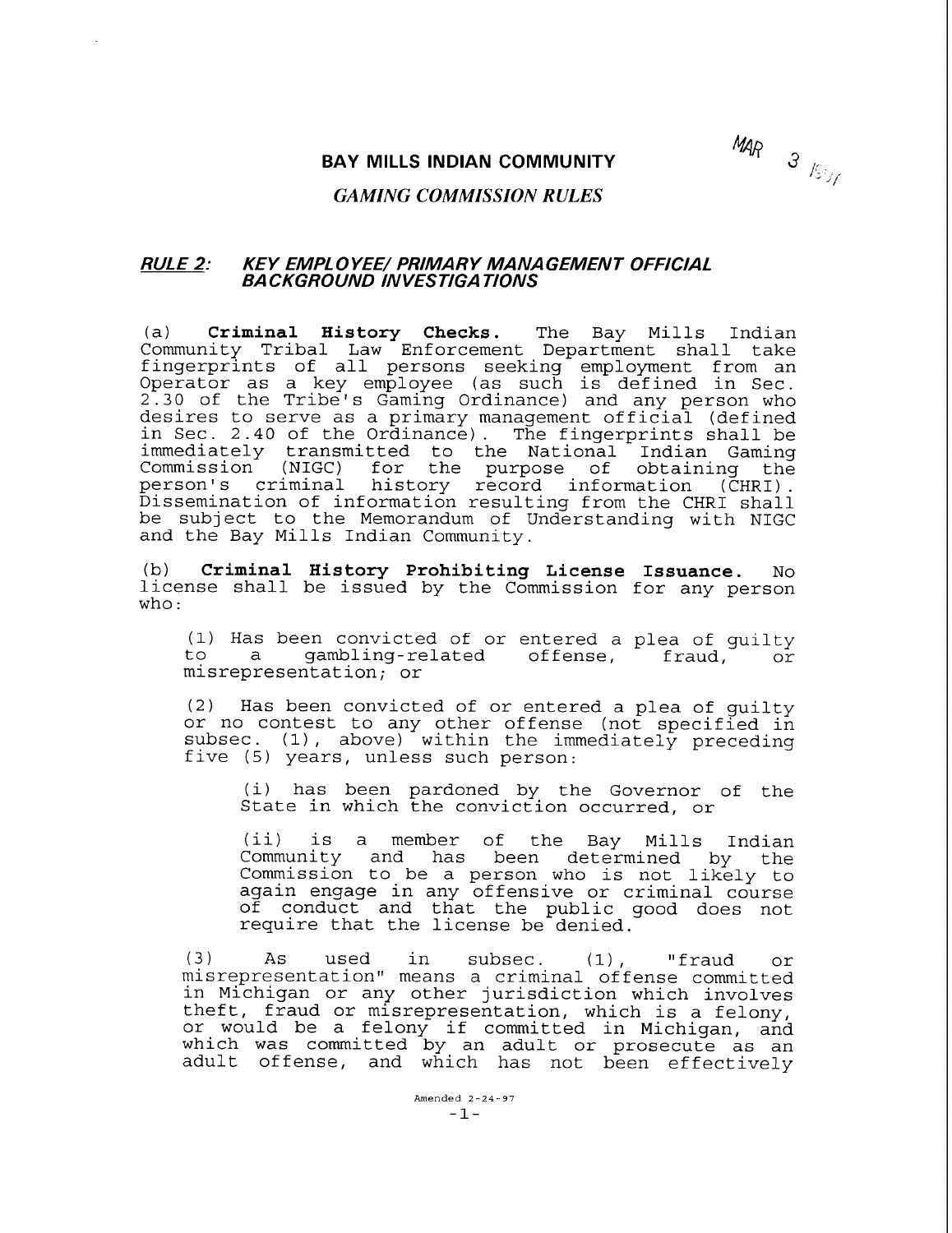removed from the person's criminal record by executive pardon, state court order, or operation of law.

(4) As used in subsec. (2) , above, "offense" means a crime under the provisions of the Michigan Penal Code, Act. No. 328 of the Public Acts of 1931, as amended,<br>being MCL 750.1 to 750.568, or the controlled 750.568, or the controlled substance provisions of the Public Health Code, Act No. 368 of the Public Acts of 1978, as amended, being MCL 333.7101 to 333.7545, or, if committed in another jurisdiction, would be a violation of any of the above provisions of Michigan law, and which was committed by an adult or prosecuted as an adult offense, and which has not been effectively removed from the person's criminal record by executive pardon, state court order, or operation of law.

(c) **Background Investigation.** Upon receipt of an application for employment by a licensed Operator as a key employee or primary management official, the Operator shall immediately transmit the completed application to the Commission for its review. The employment application form shall be the basis for conducting the background investigation required by federal regulation and tribal law, and shall include all information specified in Sec. 6.2 of the Tribe's Gaming Ordinance. Utilization of the employment form (s) approved by the Commission is presumed to comply with this Rule and the Tribal Ordinance.

The Commission shall review the prospective employee's employment history and personal background to determine if<br>the person is eligible for a license. In making such the person is eligible for a license. determination, the Commission shall:

(1) verify the accuracy and completeness of the person's employment history and personal background, through the contact by appropriate means of present and former employers, business partners, customers, and such other persons or entities as are appropriate;

(2) ascertain the existence of any adverse action by any gaming licensing authority on a license previously or currently issued to the person;

(3) prepare a written report concerning the results of the background investigation, which includes:

(i) steps taken in conducting the background investigation;

(ii) results obtained;

(iii) conclusions reached; and